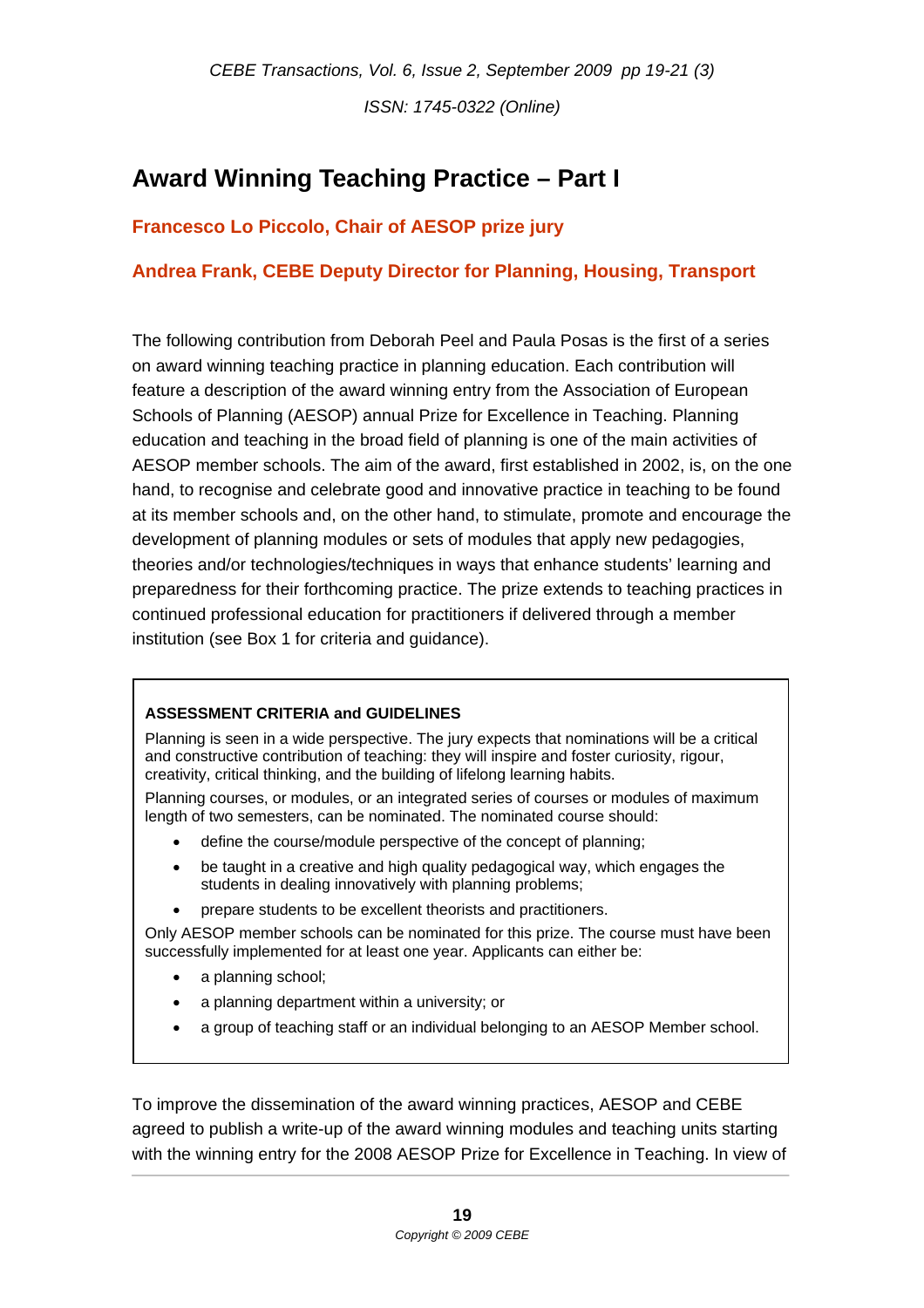the 2008 congress theme of 'Bridging the Divide – Celebrating the City' the jury was specifically looking for planning modules that clearly and consciously integrated elements linking the spatial dimensions of planning with matters of social equity and diversity in order to promote social inclusion and cohesion amongst diverse groups. In other words, AESOP was looking for examples that explicitly raise ethical issues alongside – or as part of – developing students' technical skills in designing sociospatial interventions, which aim to heal social divisions and conflict.

The course selected for the 2008 AESOP Excellence in Teaching Prize (*Aspects of Effective Communication*, developed by Deborah Peel and Paula Posas at the Department of Civic Design, University of Liverpool, UK) provided a particularly noteworthy approach to help students gain a better understanding of how the discipline of spatial planning can help to alleviate social, economic and environmental problems. Social inclusion is the underlying planning concept, which, in this module, is embodied in the positive duty to promote disability equality.

The idea, which lies at the heart of the module is to encourage an experiential understanding of social inequity, both at the level of the built environment and in terms of how disability is understood. The module sought to help students to envision what an inclusive city might be like. Not only were students encouraged to bridge a divide in their understanding and experience, but also, through the experience of the project, students were invited to be imaginative in building a more inclusively designed environment.

The rationale and stimulus for the module design stems from wishing to embed a more sensitive understanding of how planning practice mediates the use and experience of the built environment *at the very beginning* of the students' programme of study.

The module teaching seeks to make the issues 'come alive' for the students. Theory and practice are linked by working with a specific client group, 'Moving on With Life and Learning', a charity working with adults labelled as having learning difficulties. Working with a client group for whom 'learning difficulty' is such a central issue represents an important opportunity to explore the feasibility of a learning partnership jointly addressing the learning needs of both groups.

The approach is innovative because, while planning engages relatively easily with visible issues of physical disability, the issue of learning difficulties is rather more invisible. This initiative is, therefore, a direct attempt to be more inclusive in communicating and understanding planning with a specific, often overlooked, community. This context served to help the students to gain a fresh, and shared, understanding of the potentially *dis*-abling nature of the built environment.

The sensitivities developed through the co-production of learning in this environment provided a thought-provoking method for raising awareness of 'hidden' issues, for generating greater self-awareness, and for questioning the potentially disabling